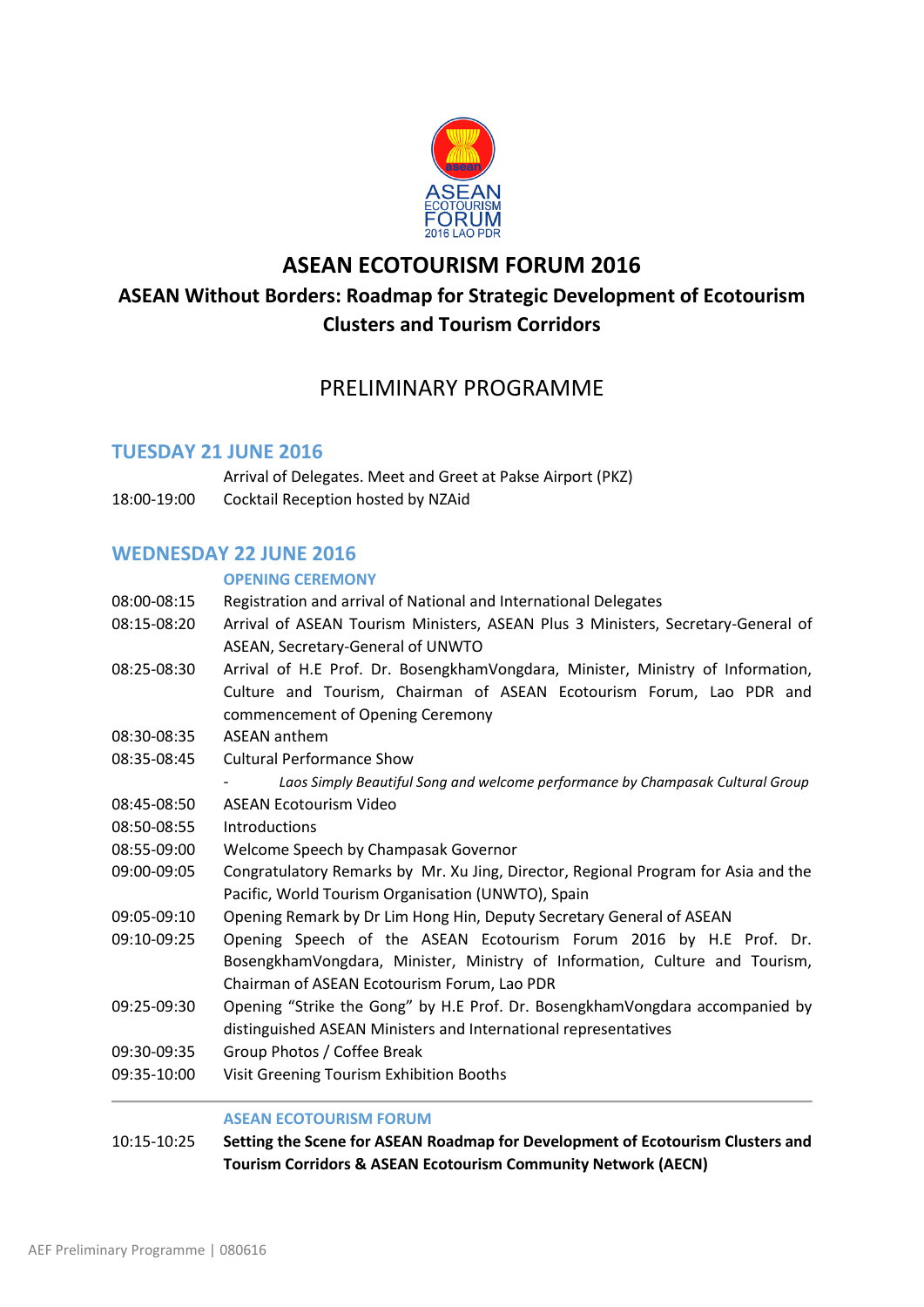*Mr Saly Phimphinith, Director-General, Tourism Marketing Department, Ministry of Information, Culture and Tourism, Lao PDR*

 **SESSION 1 – KEYNOTE ADDRESSES** *Moderator: Mr Peter Semone, Chief Technical Adviser, Project LAO/020 and LANITH*

10:25-10:55 **1.1: The European Green Belt: Inspirations For ASEAN Ecotourism Corridor** *Mr Boris Erg, IUCN Director for East Europe and Central Asia, SERBIA*

> *The European Green Belt connects more than 16. Almost 150 governmental and non-governmental organisations from these countries have come together in the Green Belt Initiative. The Green Belt connects National Parks, Nature Parks, Biosphere Reserves and transboundary protected areas as well as non-protected areas along or across borders, and promotes regional development initiatives in the field of nature conservation. What are the secrets and tips we can learn from this monumental initiative providing the inspiration and motivation for ASEAN Ecotourism Corridors?*

## 10:55-11:25 **1:2 Guidelines for Development of Tourism Clusters and Thematic Corridors** *Prof Dr Amran Hamzah, Centre of Innovative Planning and Development (CIPD), Universiti Teknologi Malaysia, MALAYSIA*

*In Malaysia's National Ecotourism Plan, 60 clusters located along major access roads and rivers were identified for development over the next 10 years. What are the key challenges and opportunities that can be derived from such planning concepts? What are the enablers and guidelines to carry out such an ambitious development linking the ASEAN countries with a network of tourism corridors?*

### 11:25-11:55 **1.3: Critical Connectivity in Tourism for Growth: Aviation and Technology** *Mr. Xu Jing, Executive Secretary of UNWTO and Director, Regional Program for Asia*

*and the Pacific, World Tourism Organisation (UNWTO)*

## 11:55-12:25 **1.4: Development Finance for Ecotourism in ASEAN**

*Mr Steven Schipani, Senior Portfolio Management Specialist, Lao PDR Resident Mission, Asian Development Bank, LAO PDR*

*Development finance is much needed to spur strategic ecotourism developments especially in developing countries. However there is always a range of variable factors that impacts on the feasibility and risks of each development. What are these factors that can make or break a development project? How do small scale ecotourism developments leverage on economies of scale and economies of scope? What are the guidelines to apply for development financing and how to attain the necessary marketability and sustainability?*

12:25-12:45 Keynote Panel Discussion

12:45-13:45 Lunch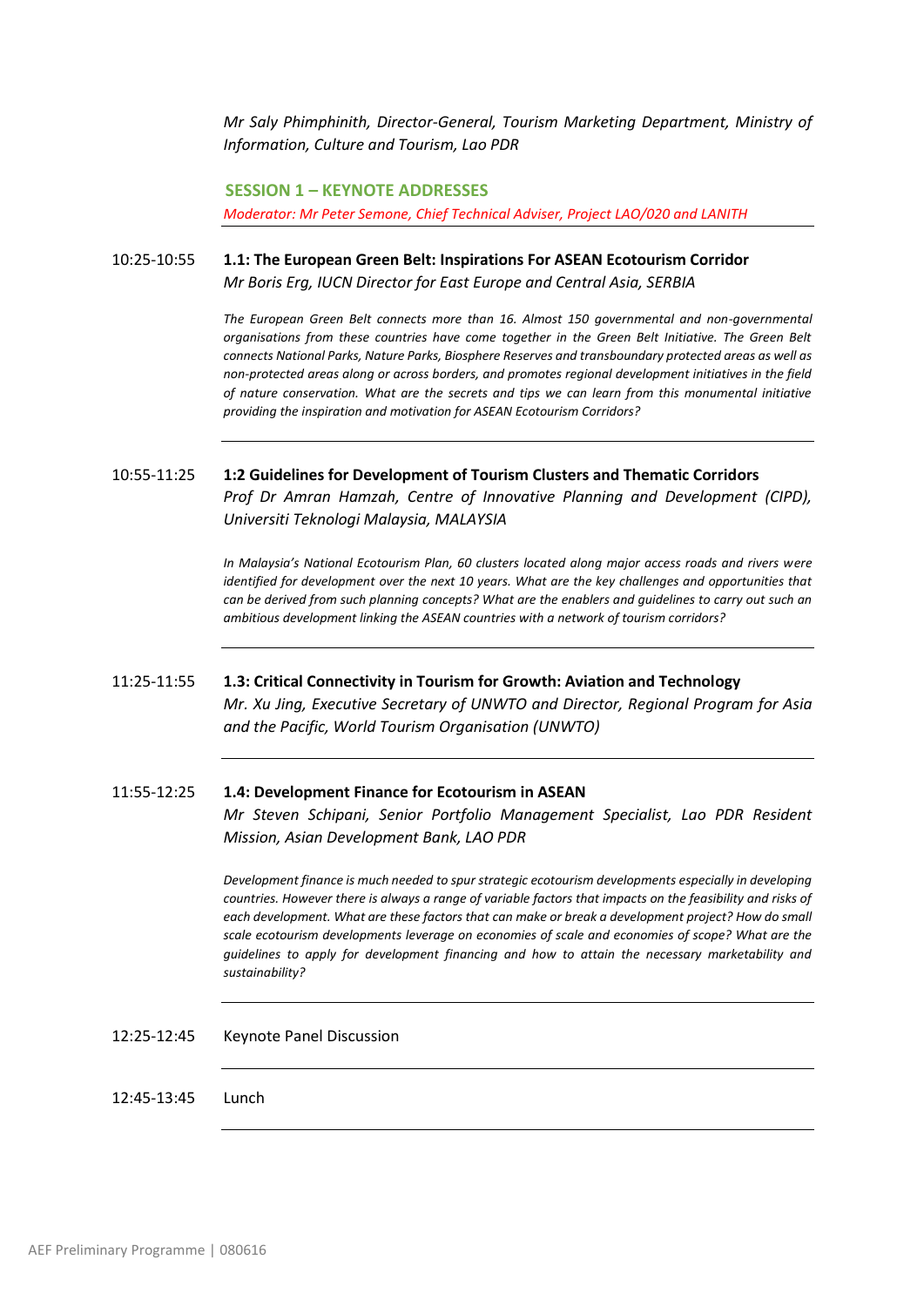13:45 -14:05 **Special Intervention:** *H.E. Mrs. Kobkarn Wattanavrangkul, Minister of Tourism & Sports, THAILAND* – The Royal Project: Another side of ecotourism in Thailand

## **SESSION 2 - POLICIES AND ECONOMIES: MULTILATERAL COOPERATION FOR ECOTOURISM GROWTH**

#### **2.1: Collaborative Initiatives of ASEAN Centres: The Way Forward**

*Moderator: Mr. Xu Jing, Director, Regional Program for Asia and the Pacific, World Tourism Organisation (UNWTO), Spain*

- 14:05-14:25 *H.E. Mme. Yang Xiuping, Secretary-General, ASEAN-China Centre, CHINA*
- 14:25-14:45 *H.E. Amb. Kim Young-sun, Secretary-General, ASEAN-Korea Centre, SOUTH KOREA*
- 14:45-15:05 *H.E. Mr. Vathouniyom Douangmala, Director, Tourism & Exchange Division, ASEAN-Japan Centre, JAPAN*
- 15:05-15:25 *Mr. Roberto Oliva, Executive Director, ASEAN Centre for Biodiversity, PHILIPPINES*
- 15:25-15:45 Sub-session Panel Discussion

*Drawing on past programs and new tourism initiatives, the various ASEAN centres will provide a strategic overview of their programs in the ASEAN region, highlighting their vision and mission as well as their synergistic contribution to the ASEAN tourism agenda.*

#### 15:45-16:05Tea Break

*16:05-16:25 Intervention: Tourism And Women In The ASEAN Region: Perspective And Ideas Mr Andreas Zurbrugg, Deputy Head of Mission, Australian Embassy, Lao PDR*

> **2.2: Innovative Initiatives & Programs For Ecotourism** *Moderator: Ms Sara Salsini, General Manager, Asian Trails, MALAYSIA*

- 16:25-16:45 *Mr Norman Ramirez, Head of ASEAN Heritage Park Program, PHILIPPINES*
- 16:45-17:05 *Mr Paul Eshoo, SME Specialist, Tourism Infrastructure for Inclusive Growth Project (TIIGP), LAO PDR*
- 17:05-17:25 Sub-session Panel Discussion

*From soft adventure, community based activities and wildlife heritage parks, the Session will deliberate on these nature, culture and adventure resources that will pave the way for development of new and exciting ecotourism activities.*

- 17:25 Adjournment of Forum
- 19:30Gala Dinner

### **THURSDAY - 23 JUNE 2016**

### **SESSION 3 – SUSTAINABLE DEVELOPMENT OF TOURISM CLUSTERS & CORRIDORS: FORGING PUBLIC-PRIVATE-PEOPLE PARTNERSHIPS**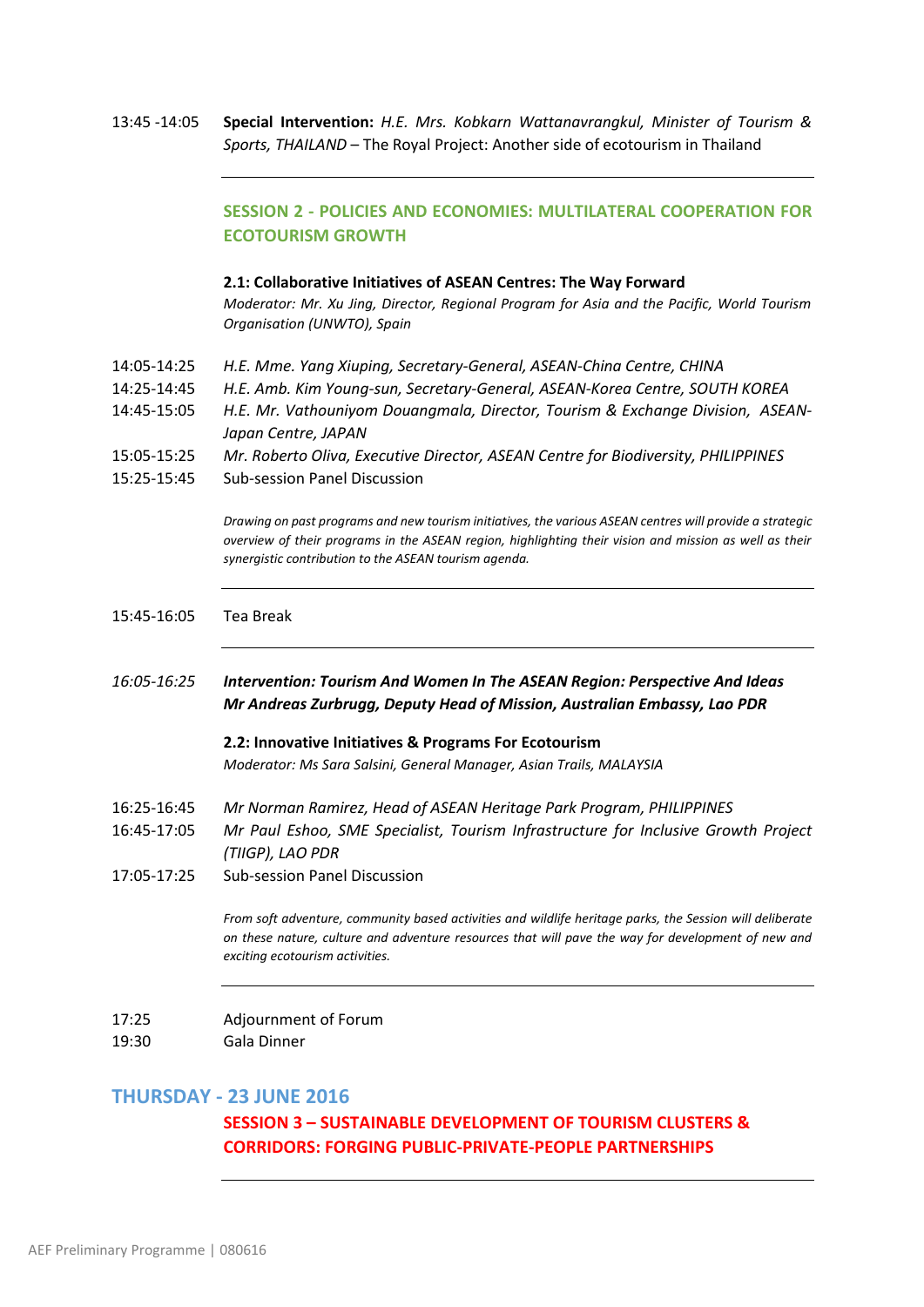#### **3.1: PARTNERSHIPS IN TOURISM DESTINATION MANAGEMENT**

*Moderator: Mr Randy Durband, CEO, Global Sustainable Tourism Council, USA*

- 09:00-09:20 *Mr Tim Gamper, Country Manager, Swisscontact, LAO PDR*
- 09:20-09:40 *Dr Frans Teguh, Director for Infrastructure Development & Tourism Ecosystem, INDONESIA*
- 09:40-10:00 *Mr Andreas Hoffman, Managing Director, Asian Trails, LAO PDR*
- 10:00-10:20 Sub-session Panel Discussion

*In the Plan of Action for ASEAN Cooperation in Tourism (1998), it states "to provide the ASEAN region a more eventful, appealing and powerful product image as a destination in the Asia-Pacific region and a strong institutional boost to highlight the brilliance and variety of ASEAN tourism experience". A speaker each from an international non-profit organisation, a national tourism organisation and a regional destination management company will give insights into the development of attractive tourism products that highlights the wonders of the ASEAN tourism experience.*

10:20-10:40 Coffee Break

#### **3.2: PARTNERSHIPS IN TOURISM CORRIDORS**

*Moderator: Prof Dr Amran Hamzah, Centre of Innovative Planning and Development (CIPD), Universiti Teknologi Malaysia, MALAYSIA*

- 10:40-11:00 *H.E. Amb. Kim Young-sun, Secretary-General, ASEAN-Korea Centre, SOUTH KOREA*
- 11:00-11:20 *Mr. Bou Chanserey, Deputy Director General, Ministry of Tourism, CAMBODIA*
- 11:20-11:40 *Mr Jens Thraenhart, Exec. Director, Mekong Tourism Coordinating Office (MTCO), THAILAND*
- 11:40-12:00*Ms Desiree Bandal, Head of ASEAN Affairs, AirAsia, MALAYSIA*
- 12:00-12:20 Sub-session Panel Discussion

*Accessibility and connectivity are critical factors for the success of tourism, and it would be imperative to connect every tourist destination in ASEAN into the overall integrated transport and communications network that moves peoples, information and goods swiftly. Air, sea, river and land corridors have been identified as tourism corridors for the flow of tourists and the travelling itself offers unique experiences of community engagement amidst the splendour of culture and nature across ASEAN countries.*

12:20-13:20 Lunch Break

#### **3.3: PARTNERSHIPS FOR SUSTAINABLE TOURISM DEVELOPMENT**

*Moderator: Mr Jens Thraenhart, Exec. Director, Mekong Tourism Coordinating Office (MTCO), THAILAND*

- 13.20-13.40 *Mr Randy Durband, CEO, Global Sustainable Tourism Council*, USA
- 13.40-14.00 *Mr Inthy Deansavuan, President, Green Discovery, LAO PDR*
- 14.00-14.20 *Mr Masaru Takayama, President, Asian Ecotourism Network, JAPAN*
- 14:20-14.40*Mr Yee Mon, Permanent Secretary, Ministry of Hotels and Tourism, MYANMAR*
- 14:40- 15:00 Sub-session Panel Discussion